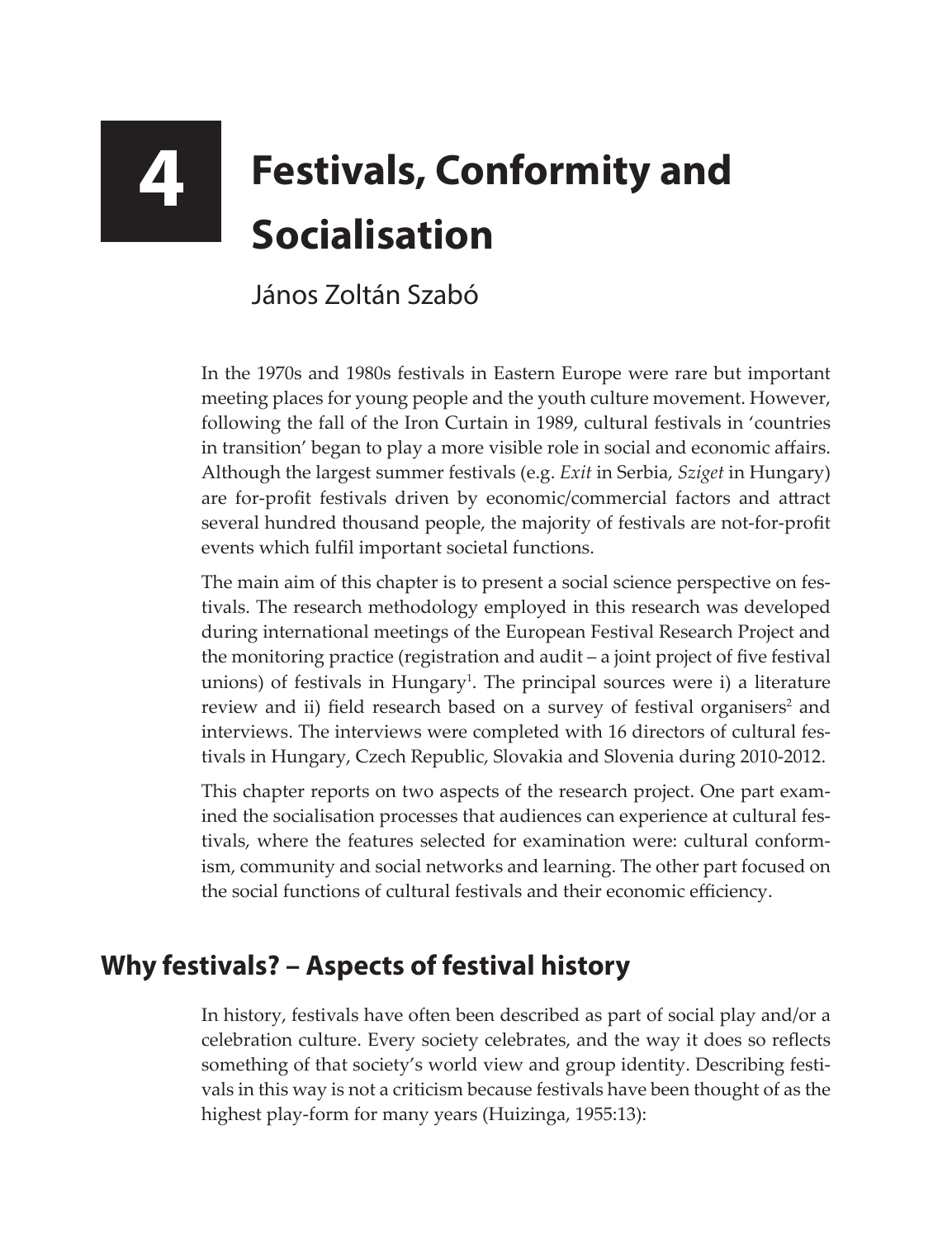Summing up the formal characteristic of play, we might call it a free activity standing quite consciously outside 'ordinary' life as being 'not serious' but at the same time absorbing the player intensely and utterly. It is an activity connected with no material interest and no profit can be gained by it. It proceeds within its own proper boundaries of time and space according to fixed rules and in an orderly manner. It promotes the formation of social groupings that tend to surround themselves with secrecy and to stress the difference from the common world by disguise or other means.

Play character assumes greatest value when linked to freedom of action for individuals but because of the political context and climate, freedom of action has not always been the norm in different societies, at different times.

Local celebrations became nationwide and well-structured in the ancient Roman and Greek cultures. Festivals in the early Middle Ages were integrated into the Christian liturgical calendar and in many cases subverted the established social order often through mockery, play and laughter.<sup>3</sup> By the end of the Middle Ages, celebration culture had become established as a fundamental feature of society. In the 16th century, the way and the forms of celebration began to change again; festivals began to lose their religious focus and the audience became separated into two social groups: the 'common man' and the 'elite'. This dichotomy was also reflected in the forms of art and play that each experienced and the 'cultural canon' subsequently became different for each group.

Over and above their ceremonial function as part of religious and other observances, festivals, in a general sense, have always been important in Europe and especially for those people who lived and worked on the land. Festivals associated with the seasons provided an important opportunity for the communities to meet, do business and enjoy time away from the rigours of daily life. The arts, especially theatre and music, formed part of that experience but none of these largely social celebrations or festivals were dedicated to the arts. This in part reflected the lowly status of artists but from the Renaissance and especially after the Enlightenment, the social status of artists began to change. That said it was still not until 1876, when Wagner himself set up the *Bayreuther Festspiele* to present his own music and operas, that Europe had its first arts festival. However, this festival was very much a celebration for the elite in society and was not open to the general public (and access is not much easier today as most people have to wait years to obtain tickets). Such was the social prestige now associated with these events that it was a long time before arts festivals were routinely accessible to the general public.